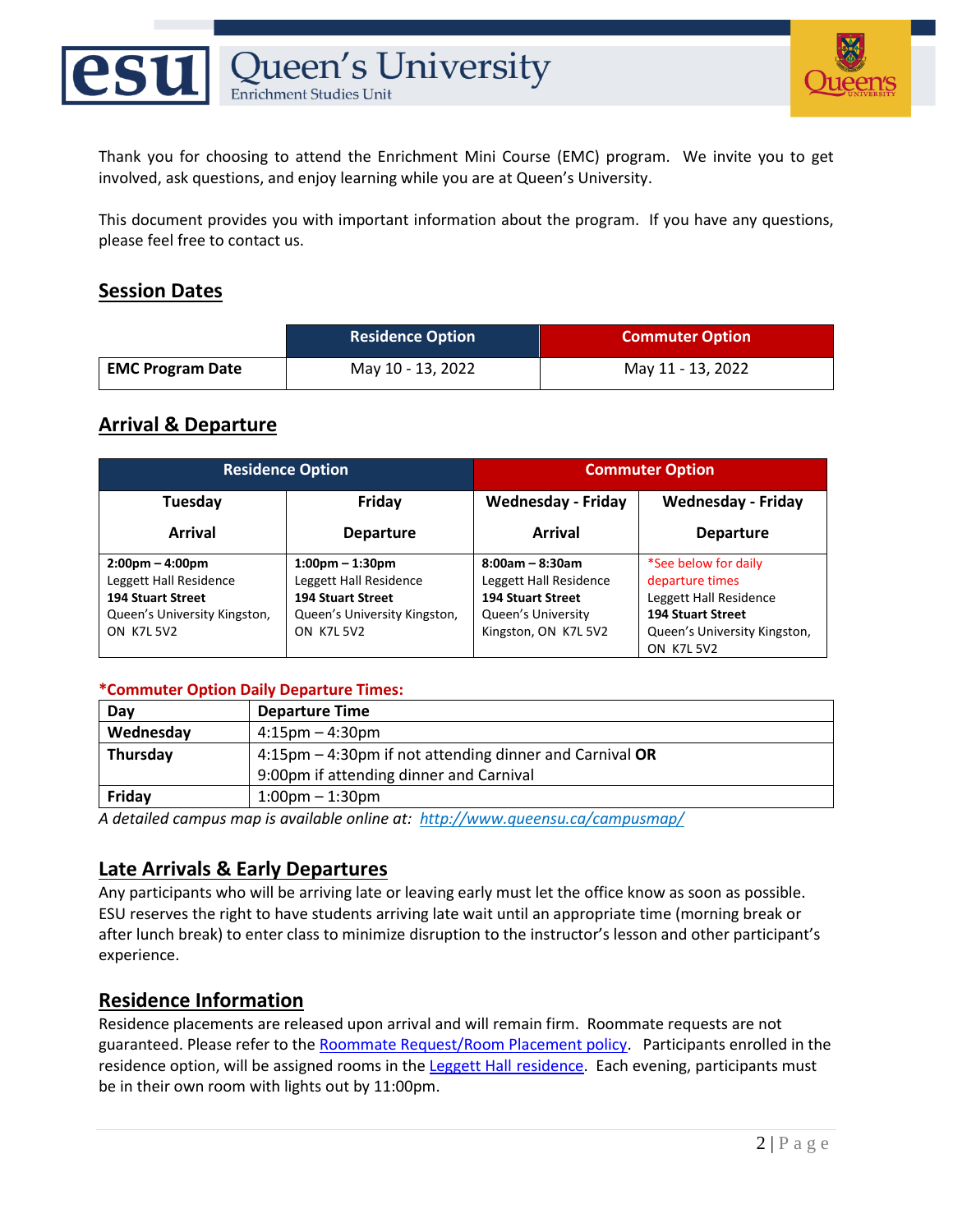*Some things that you may want to bring to the program:* 

- Clothing: appropriate clothes for classroom (including labs, theaters, gyms, etc.), activities (dance, sports, etc.) and outdoor walking and games. Long pants and close toe shoes are required in labs and some activities
- A supply of disposable or cloth masks
- Writing tools (pencil case)
- Sunscreen
- Raincoat
- Water Bottle (that may be refilled)
- Camera
- **Sunglasses**
- Toiletries (toothbrush, toothpaste, soap, shampoo, washcloth)
- Alarm clock
- Bath towel
- Favorite pillow and blanket not required as standard bedding **is**  provided
- Ear plugs (for residence if you are a light sleeper)
- Snacks (non-perishable)
- Anything additional mentioned in your confirmation email or waivers (if applicable)

#### **Code of Conduct**

All registrants reviewed the ESU [Code of Conduct](https://esu.queensu.ca/policies/) during the registration process and will be required to adhere to it during the entire program.

#### **Drugs & Alcohol**

Program participants are not permitted to possess/consume drugs or possess/consume alcohol. The Enrichment Studies Unit has a "Zero Tolerance" policy for drugs and alcohol and students found to be in violation of this policy will be sent home immediately at their own expense.

#### **Meals**

Queen's University is NOT a nut free environment. As a courtesy to participants with allergies, please refrain from bringing nut products to campus. The dining hall will accommodate participants based on the medical information provided in your online profile.

**Residence Option |** Breakfasts, lunches and dinners will be served in the [Leonard Hall Dining Hall](http://dining.queensu.ca/leonard-dining-hall/) and participants will have a wide range of foods from which to choose. Vegetarian, Halal and gluten-free options are available. Tuesday arrival: Dinner in the Dining Hall will be provided to participants, arriving during the regular arrival period, once registration is complete.

**Commuter Option |** Lunch provided each day and the optional dinner for participants staying for the Thursday evening activities will be served in the [Leonard Hall Dining Hall](https://dining.queensu.ca/dining-halls/) and participants will have a wide range of foods from which to choose. Vegetarian, Halal and gluten-free options are available.

*For more information or for a list of ingredients or products used in the Leonard Hall cafeteria, please contact Events Services at 613-533-2223, or visit the Food Services website at [FoodServices.](https://dining.queensu.ca/allergies/) We recommend that students bring snacks with them if they want to eat outside of regular meal times.*

### **Supervision**

All Student Supervisors are Queen's students who have been specially selected for their enthusiasm for working with students. All of our Student Supervisors are trained in First Aid & CPR. Two specially selected first aid coordinators work closely with Campus Security to ensure the safety and well-being of participants. All participants will attend an orientation with their supervisor and group, and are given a Campus tour. Supervisors live in residence with students. Supervision ends at program departure time.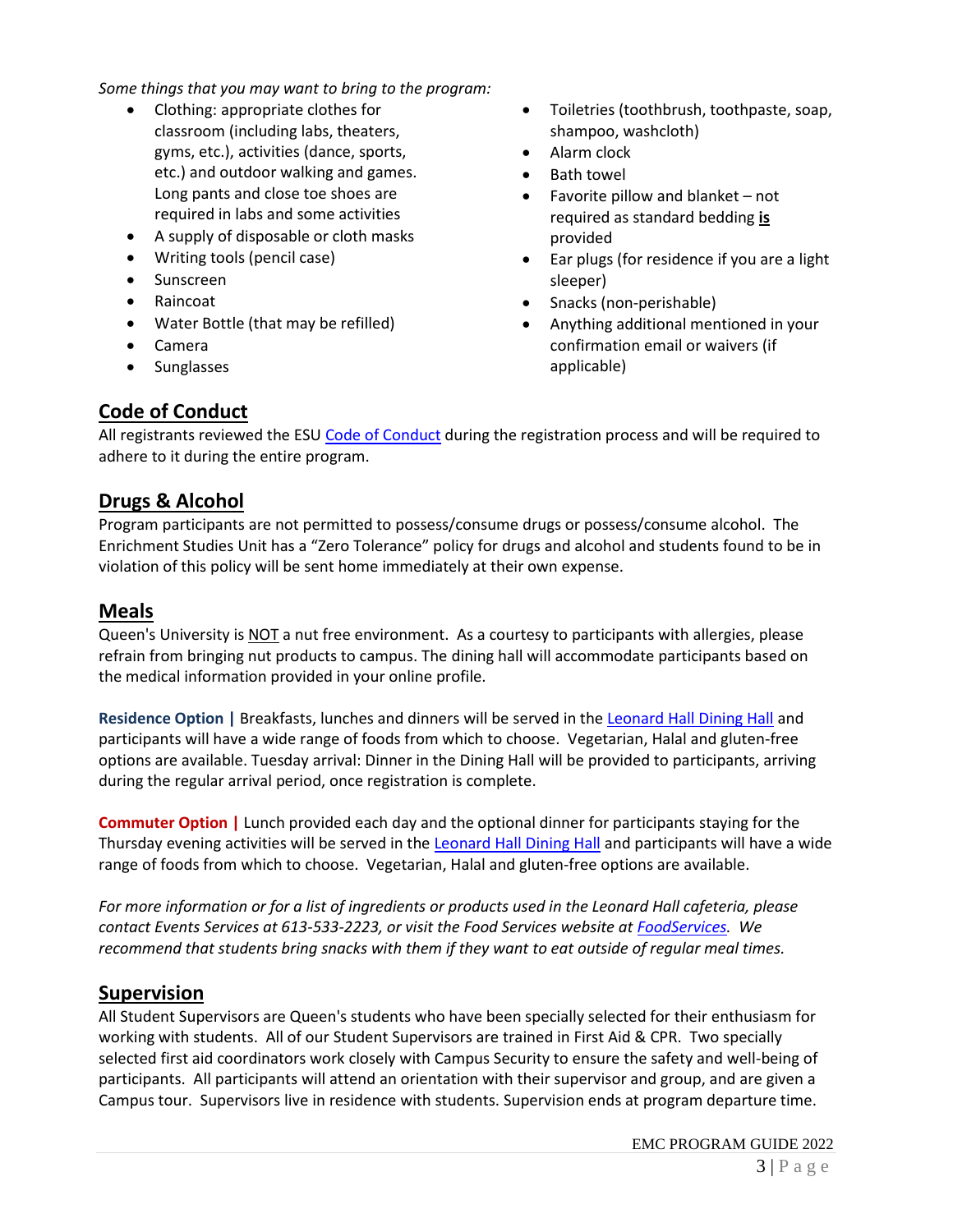## **Courses**

Participants will be attending courses taught by Queen's students, or community professionals with an affiliation to Queen's University. Instructors have worked hard to create courses which will engage participants and expand their academic experience. Participants may use state of the art labs and use high-tech equipment; all will be challenged to think creatively or challenge their assumptions.

|             | <b>Tuesday</b>         | Wednesday                       | Thursday                   | Friday         |
|-------------|------------------------|---------------------------------|----------------------------|----------------|
| 7:00 AM     |                        | Wake Up                         |                            |                |
| 7:30 AM     |                        | <b>Breakfast</b>                |                            |                |
| 8:30 AM     |                        | Grid / Walk to class with group |                            |                |
| 9:00 AM     |                        |                                 |                            |                |
|             |                        | <b>Classes</b>                  | <b>Classes</b>             | <b>Classes</b> |
|             |                        | $(9:00-12:00)$                  | $(9:00-12:00)$             | $(9:00-12:00)$ |
| <b>Noon</b> |                        |                                 |                            |                |
|             |                        | Lunch (12:00 - 1:00)            |                            |                |
| 1:00 PM     |                        |                                 |                            | Departure      |
|             |                        | <b>Classes</b>                  | <b>Classes</b>             | $(1:00-1:30)$  |
| 2:00 PM     | <b>Arrival</b>         | $(1:00-4:00)$                   | $(1:00-4:00)$              |                |
| 3:00 PM     | $(2:00-4:00)$          |                                 |                            |                |
|             |                        |                                 |                            |                |
| 4:00 PM     | Unpack                 | Open time<br>$(4:00-5:00)$      | Open time<br>$(4:00-5:00)$ |                |
| 5:00 PM     |                        |                                 |                            |                |
| 5:30 PM     | Dinner (5:00-6:00)     |                                 |                            |                |
| 6:00 PM     |                        |                                 |                            |                |
| 6:30 PM     |                        |                                 |                            |                |
| 7:00 PM     | <b>Welcome Rally</b>   | <b>Activities</b>               | Carnival                   |                |
| 7:30 PM     | $(6:00-9:00)$          | $(6:00-9:00)$                   | $(6:00-9:00)$              |                |
| 8:00 PM     |                        |                                 |                            |                |
| 8:30 PM     |                        |                                 |                            |                |
| 9:00 PM     | Return to Residence    |                                 |                            |                |
| 9:00 PM     | On Floors (9:30-10:30) |                                 |                            |                |
| 9:30 PM     | In Rooms (10:30-11:00) |                                 |                            |                |
| 10:30 PM    | Lights out (11:00)     |                                 |                            |                |

# **Residence Option | Sample Schedule**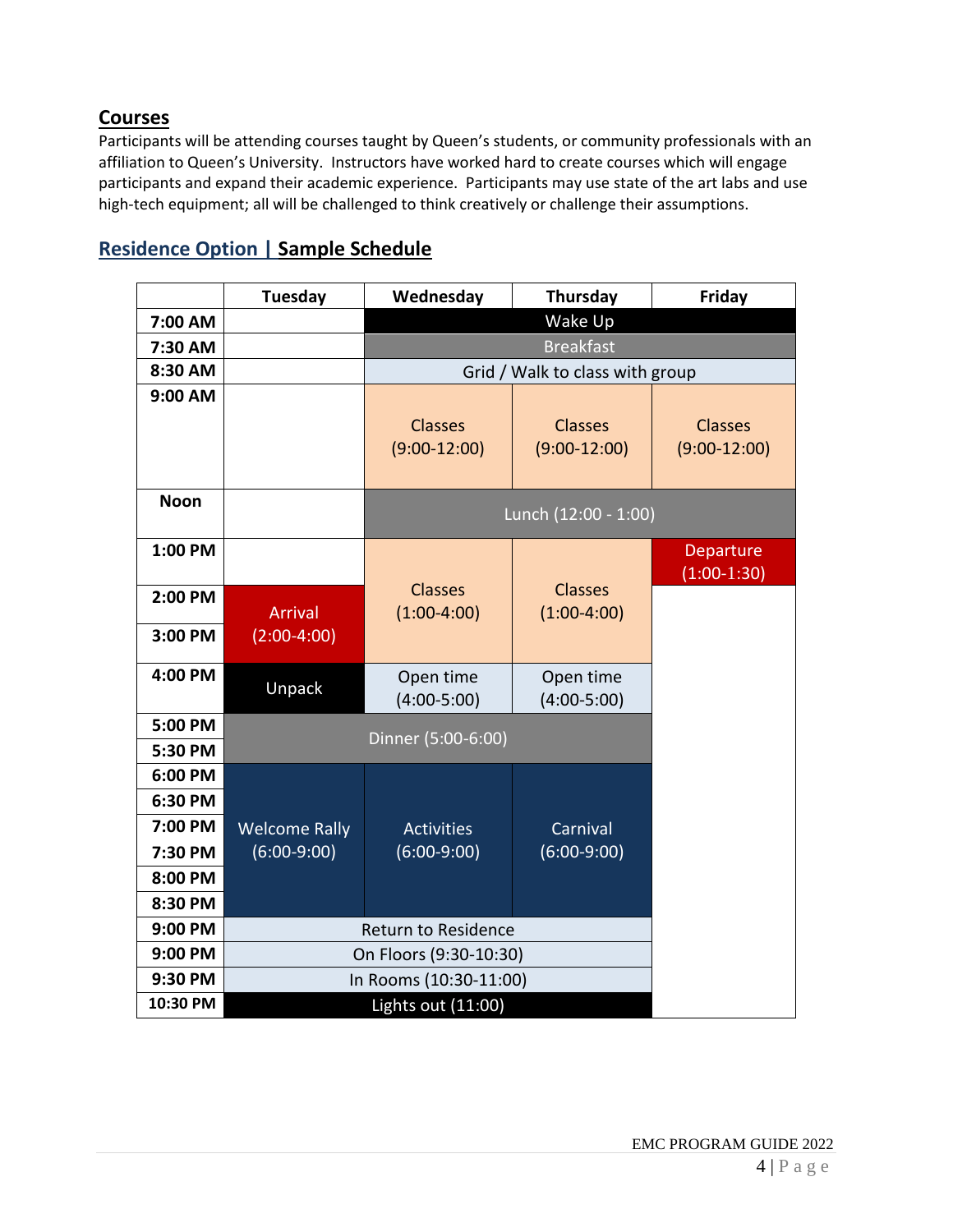### **Commuter Option | Sample Schedule**

|                    | Wednesday                                  | Thursday                                                               | <b>Friday</b>                    |  |
|--------------------|--------------------------------------------|------------------------------------------------------------------------|----------------------------------|--|
| 8:30 AM            | Check in / Grid / Walk to class with group |                                                                        |                                  |  |
| 9:00 AM            | Classes<br>$(9:00-12:00)$                  | Classes<br>$(9:00-12:00)$                                              | <b>Classes</b><br>$(9:00-12:00)$ |  |
| <b>Noon</b>        | Lunch (12:00 - 1:00)                       |                                                                        |                                  |  |
| 1:00 PM            |                                            |                                                                        | Departure<br>$(1:00-1:30)$       |  |
| 2:00 PM            | <b>Classes</b><br>$(1:00-4:00)$            | <b>Classes</b><br>$(1:00-4:00)$                                        |                                  |  |
| 3:00 PM            |                                            |                                                                        |                                  |  |
| 4:00 PM            | Daily Departure<br>$(4:15-4:30)$           | Daily<br>Departure<br>$(4:15-4:30)$ OR<br><b>Optional Open</b><br>time |                                  |  |
| 5:00 PM<br>5:30 PM |                                            | Optional<br><b>Dinner</b>                                              |                                  |  |
| 6:00 PM            |                                            |                                                                        |                                  |  |
| 6:30 PM            |                                            |                                                                        |                                  |  |
| 7:00 PM            |                                            | Optional                                                               |                                  |  |
| 7:30 PM            |                                            | Carnival                                                               |                                  |  |
| 8:00 PM            |                                            |                                                                        |                                  |  |
| 8:30 PM<br>9:00 PM |                                            |                                                                        |                                  |  |
|                    |                                            | Optional<br>Departure                                                  |                                  |  |
|                    |                                            | (9:00 <sub>p</sub> m)                                                  |                                  |  |

### **Course Changes**

Participants are expected to attend the class in which they have received confirmation. All requests for course changes are accommodated at the discretion of the ESU and subject to available space in the course. Most courses are completely full and therefore course changes are not possible.

### **Spending Money**

Participants may wish to purchase Tuck Shop items during their online registration process which they can collect when arriving to campus. Participants may wish to bring additional money to purchase ESU merchandise on site or keepsakes from the Campus Bookstore.